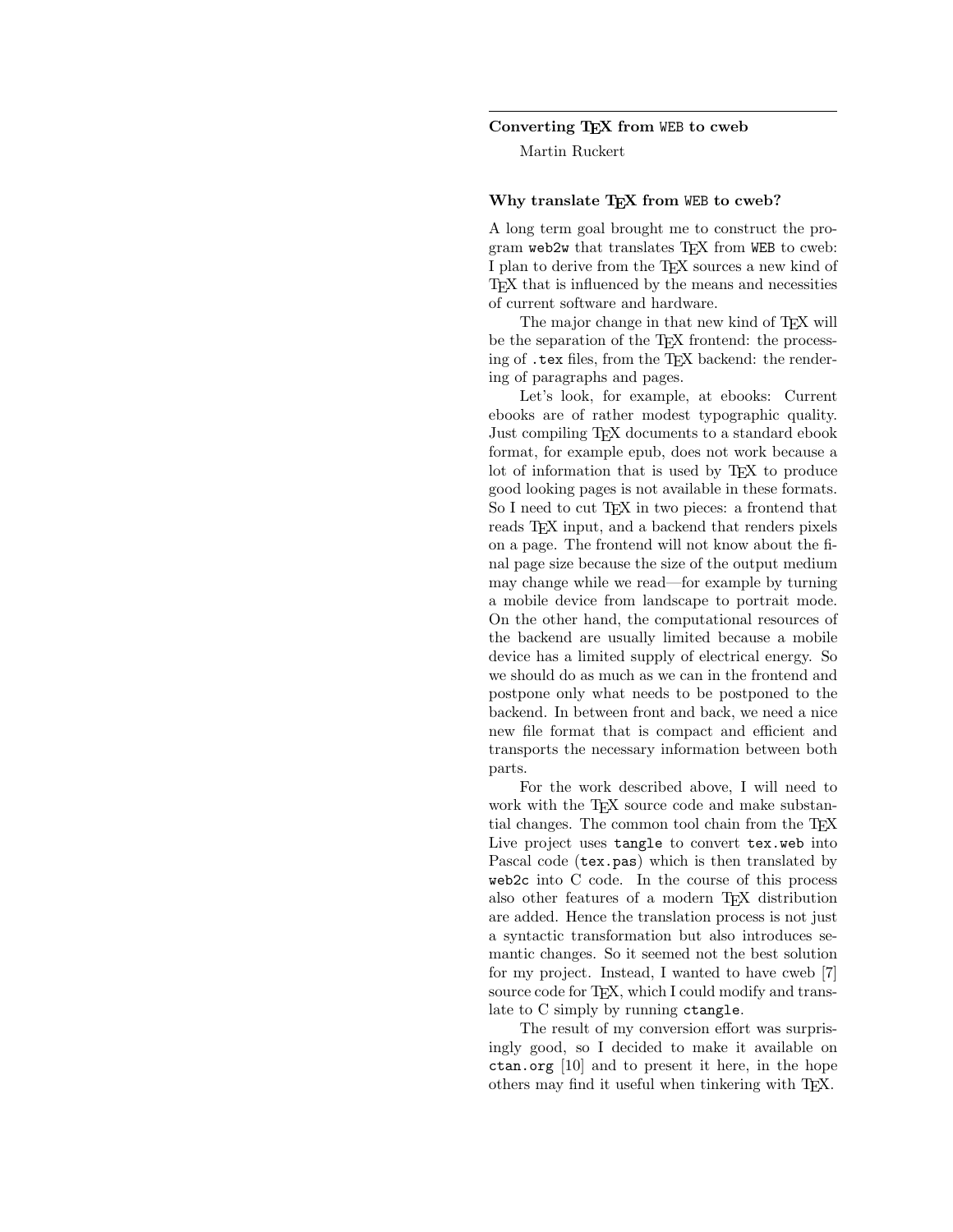#### How the program web2w was written

On December 9, 2016, I started to implement web2w with the overall goal to generate a tex.w file that is as close as possible to the tex.web input file, and can be used to produce tex.tex and tex.c simply by running the standard tools ctangle and cweave.

web2w was not written following an established software engineering workflow as we teach it in our software engineering classes. Instead the development was driven by an ongoing exploration of the problem at hand where the daily dose of success or failure would determine the direction I would go on the next day.

This description of my program development approach sounds a bit like "rapid prototyping". But "prototype" implies the future existence of a "final version" and I do not intend to produce such a "final version". Actually I have no intention to finish the prototype either, and I might change it in the future in unpredictable ways. Instead I have documented the development process as a literate program [6]. So in terms of literature, this is not an epic novel with a carefully designed plot, but more like the diary of an explorer who sets out to travel through yet uncharted territories.

The territory ahead of me was the program T<sub>EX</sub> written by Donald E. Knuth using the WEB language [4] as a literate program. As such, it contains snippets of code in the programming language Pascal — Pascal-H to be precise. Pascal-H is Charles Hedrick's modification of a compiler for the DECsystem-10 that was originally developed at the University of Hamburg (cf. [1], see [5]). So I could not expect to find a pure "Standard Pascal". But then the implementation of T<sub>F</sub>X deliberately does not use the full set of features that the Pascal language offers. Hence at the beginning, it was unclear to me what problems I would encounter with the subset of Pascal that is actually used in T<sub>EX</sub>.

Further, the problem was not the translation of Pascal to C. A program that does this is available as part of the TFX Live project:  $\text{web2c}$  [11] translates the Pascal code that is produced using tangle from tex.web into C code. The C code that is generated this way cannot, however, be regarded as human readable source. The following example might illustrate this: figure 1 shows the WEB code for the function *new\_null\_box*. The result of translating it to C by web2c can be seen in figure 3. In contrast, figure 2 shows what web2w will achieve.

web2c has desugared the sweet code written by Knuth to make it unpalatable to human beings; the 136. The new null box function returns a pointer to an hlist node in which all subfields have the values corresponding to '\hbox{}'. The subtype field is set to min quarterword, since that's the desired span count value if this *hlist\_node* is changed to an *unset\_node*.

function  $new\_null\_box$ : pointer;

{ creates a new box node } var p: pointer; { the new node } **begin**  $p \leftarrow get\_node(box\_node\_size);$  $type (p) \leftarrow \textit{hlist\_node}; \textit{subtype} (p) \leftarrow \textit{min\_quarterword};$  $width(p) \leftarrow 0; depth(p) \leftarrow 0; height(p) \leftarrow 0;$  $shift\_amount(p) \leftarrow 0; list\_ptr(p) \leftarrow null;$  $glue\_sign(p) \leftarrow normal; glue\_order(p) \leftarrow normal;$ set\_qlue\_ratio\_zero(qlue\_set(p)); new\_null\_box  $\leftarrow$  p; end;

Fig. 1: WEB code of  $new\_null\_box$ 

136. The new null box function returns a pointer to an hlist node in which all subfields have the values corresponding to '\hbox{}'. The *subtype* field is set to min quarterword, since that's the desired span count value if this *hlist\_node* is changed to an *unset\_node*.

pointer  $new\_null\_box$  (void) /\* creates a new box node \*/<br>{ **pointer**  $p$ ; /\* the new node  $/*$  the new node  $*/$  $p = get\_node(box\_node\_size); type(p) = hlist\_node;$  $subtype(p) = min\_quarterword$ ;  $width(p) = 0$ ;  $depth (p) = 0; height (p) = 0; shift\_amount (p) = 0;$  $list\_ptr(p) = null;$  glue\_sign(p) = normal;  $glue\_{order}(p) = normal;$ set glue ratio zero (glue set  $(p)$ ); return p; }

Fig. 2: cweb code of  $new\_null\_box$ 

only use you can make of it is feeding it to a C compiler. In contrast, web2w tries to create source code that is as close to the original as possible but still translates Pascal to C. For example, see the last statement in the  $new\_null\_box$  function: where C has a return statement, Pascal assigns the return value to the function name. A simple translation, sufficient for a C compiler, can just replace the function name by "Result" (an identifier that is not used in the implementation of TFX) and add "return Result;" at the end of the function (see figure 3). A translation that strives to produce nice code should, however, avoid such ugly code.

## The structure of web2w

The program web2w works in three phases: First I run the input file tex.web through a scanner producing tokens. The pattern matching is done using flex. During scanning, information about macros,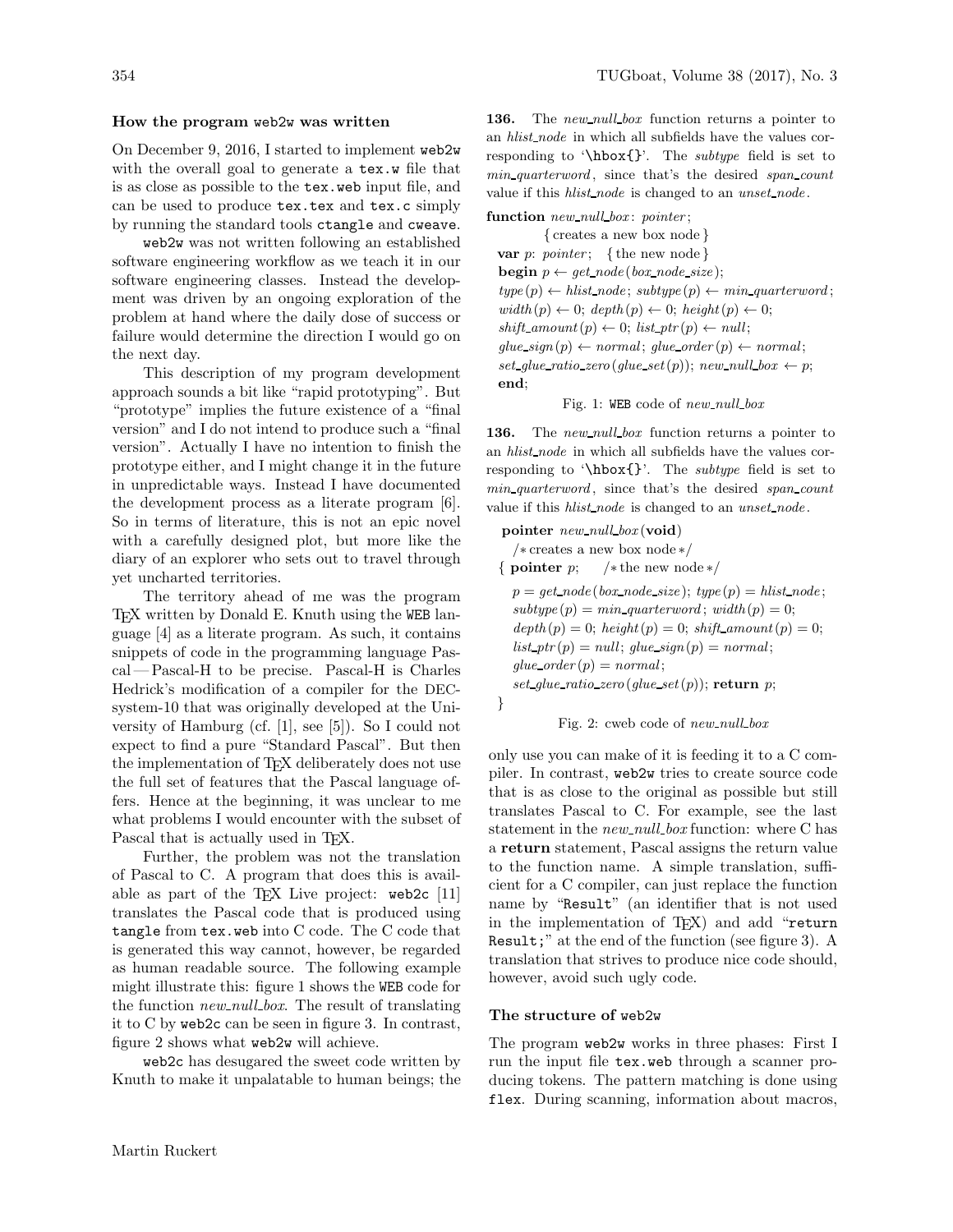```
halfword
newnullbox ( void )
{
  register halfword Result; newnullbox_regmem
  halfword p ;
  p = getnode (7);
  mem [p].hh.b0 = 0;
  mem [p].hh.b1 = 0;
  mem [p + 1].cint = 0;
  mem [p + 2] . \text{cint} = 0;
 mem [p + 3].cint = 0;
  mem [p + 4] . cint = 0;
  mem [p + 5 ].hh .v.RH = -268435455L ;
  mem [p + 5].hh.b0 = 0;
  mem [p + 5 ].hh.b1 = 0 ;
  mem [p + 6] . gr = 0.0;
  Result = p ;
  return Result ;
}
```
Fig. 3: web2c code of  $new\_null\_box$ 

identifiers, and modules is gathered and stored. The tokens then form a doubly linked list, so that later I can traverse the source file forward and backward. Further, every token has a link field which is used to connect related tokens. For example, I link an opening parenthesis to the matching closing parenthesis, and the start of a comment to the end of the comment.

After scanning comes parsing. The parser is generated using bison from a modified Pascal grammar [3]. To run the parser, I feed it with tokens, rearranged to the order that tangle would produce, expanding macros and modules as I go. While parsing, I gather information about the Pascal code. At the beginning, I tended to use this information immediately to rearrange the token sequence just parsed. Later, I learned the hard way (modules that were modified on the first encounter would later be fed to the parser in the modified form) that it is better to leave the token sequence untouched and just annotate it with information needed to transform it in the next stage.

A technique that proved to be very useful is connecting the key tokens of a Pascal structure using the link field. For example, connecting the "case" token with its "do" token makes it easy to print the expression that is between these tokens without knowing anything about its actual structure and placing it between "switch (" and ")".

The final stage is the generation of cweb output. Here the token sequence is traversed again in input file order. This time the traversal will stop at the warning signs put up during the first two passes,

function  $new\_character(f: internal\_font\_number;$  $c : eight\_bits$ ): pointer; label  $exit;$ var  $p:$  pointer; { newly allocated node} begin if  $font\_bc[f] \leq c$  then if font  $ec[f] \geq c$  then if  $char\_exists(char\_info(f)(qi(c)))$  then **begin**  $p \leftarrow get\_avail$ ; font $(p) \leftarrow f$ ;  $character(p) \leftarrow qi(c); new\_character \leftarrow p;$ return; end;  $char\_warning(f, c); new\_character \leftarrow null;$ exit: end; Fig. 4: WEB code of new character pointer  $new\_character$  (internal font number  $f$ , eight bits  $c$ ) { pointer p; /∗ newly allocated node ∗/ if  $(font\_bc[f] < c)$ if  $(font\_ec[f] \geq c)$ if  $(char\_exists(char\_info(f)(qi(c))))$  {  $p = get\_avail()$ ;  $font(p) = f$ ;  $character(p) = qi(c);$  return p; }  $char\_warning(f, c);$  return null;

Fig. 5: cweb code of new\_character

use the information gathered so far, and rewrite the token sequence as gently and respectfully as possible from Pascal to C.

Et voilà!  $textbf{text}$  w is ready—well, almost. I have to apply a last patch file, for instance to adapt documentation relying on webmac.tex so that it will work with cwebmac.tex, and make changes that do not deserve a more general treatment. The final file is then called ctex.w from which I obtain ctex.c and ctex.tex merely by applying ctangle and cweave. Using "cc ctex.c -lm -o ctex", I get a running ctex that passes the trip test.

## Major challenges

}

I have already illustrated the different treatment of function return values in Pascal and C with figures 1 and 2. Of course, replacing "new\_null\_box  $\leftarrow p$ ;" by "return  $p$ ;" is a valid transformation only if the assignment is in a tail position. A tail position is a position where the control flow directly leads to the end of the function body as illustrated by figure 4 and 5. It is possible to detect tail positions by traversing the Pascal parse tree constructed during phase 2.

The **return** statement inside the **if** in figure 5 is correct because the Pascal code in figure 4 contains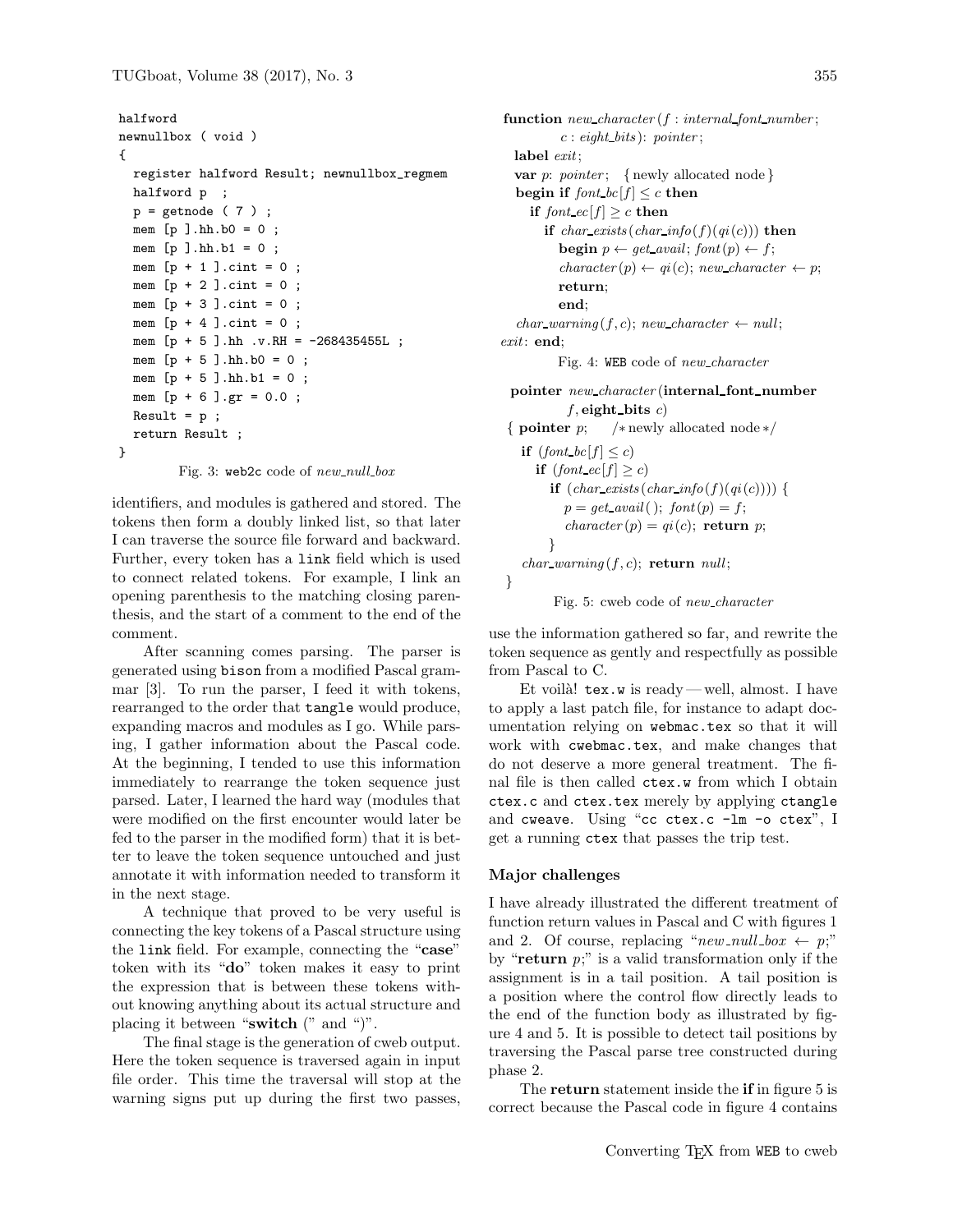a "return". This "return", however, is a macro defined as "goto exit", and "exit" is a numeric macro defined as "10". In C, "return" is a reserved word and "exit" is a function in the C standard library, so something has to be done. Fortunately, if all gotostatements that lead to a given label can be eliminated, as is the case in figure 5, the label can be eliminated as well. So you see no "exit:" preceding the final "}".

Another seemingly small problem is the different use of semicolons in C and Pascal. While in C a semicolon follows an expression to make it into a statement, in Pascal the semicolon connects two statements into a statement sequence. For example, if an assignment precedes an "else", in Pascal you write "x:=0 else" whereas in C you write "x=0; else"; but no additional semicolon is needed if a compound statement precedes the "else". When converting tex.web, a total of 1119 semicolons need to be inserted at the right places. Speaking of the right place: Consider the following WEB code:

if  $s \geq str\_ptr$  then  $s \leftarrow$  "???" { this can't happen } else if  $\sqrt{s} < 256$  then

Where should the semicolon go? Directly preceding the "else"? Probably not! I should insert the semicolon after the last token of the assignment. But this turns out to be rather difficult: assignments can be spread over several macros or modules which can be used multiple times; so the right place to insert a semicolon in one instance can be the wrong place in another instance. web2w starts at the else, searches backward, skips the comment and the newlines, and then places the semicolon like this:

$$
\text{if } (s \ge \text{str\_ptr}) \ s = \langle \text{ "???" } 1381 \rangle;
$$
\n
$$
\text{/* this can't happen */}
$$
\n
$$
\text{else if } (s < 256)
$$

But look at what happened to the string "???". Strings enclosed in C-like double quotes receive a special treatment by tangle: the strings are collected in a string pool file and are replaced by string numbers in the Pascal output. No such mechanism is available in ctangle. My first attempt was to replace the string handling of TEX and keep the C-like strings in the source code. The string pool is, however, hardwired into the program and it is used not only for static strings but also for strings created at runtime, for example to hold the names of control sequences. So I tried a hybrid approach: keeping strings that are used only for output (error messages for example) and translating other strings to string numbers using the module expansion mechanism of ctangle, like this:

1381.

 $\#$ define  $str_256$  "???"

 $\langle$  "???" 1381  $\rangle \equiv 256$ 

This code is used in section 59.

I generate for each string a module, that will expand to the correct number, here 256; and I define a macro  $str_{-}256$  that I use to initialize the string pool variables.

In retrospect, seeing how nicely this method works, I ponder if I should have decided to avoid the hybrid approach and used modules for all strings. It would have reduced the number of changes to the source file considerably.

Another major difference between Pascal and C is the use of subrange types. In Pascal subrange types are used to specify the range of valid indices when defining arrays. While most arrays used in TEX start with index zero, not all do. In the first case they can be implemented as C arrays which always start at index zero; in the latter case, I define a zero based array having the right size, and add a "0" to the name. Then I define a constant pointer initialized by the address of the zero based array plus/minus a suitable offset so that I can use this pointer as a replacement for the Pascal array.

When subrange types are used to define variables, I replace subrange types by the next largest C standard integer type as defined in  ${\tt stdint.h}$ which works most of the time. But consider the code

var  $p: 0$ ... nest size; {index into nest} . . . for  $p \leftarrow nest\_ptr$  downto 0 do where  $nest\_size = 40$ . Translating this to uint8\_t p;  $/*$  index into nest  $*/$ . . .

for  $(p = nest\_ptr; p \ge 0; p--)$ 

would result in an infinite loop because  $p$  would never become less than zero; instead it would wrap around. So in this (and 21 similar cases), variables used in **for** loops must be declared to be of type **int**.

## Related work

As described by Taco Hoekwater in "LuaT<sub>EX</sub> says goodbye to Pascal" [2], the source code of TEX was rewritten as a part of LuaT<sub>EX</sub> project as a collection of cweb files. This conversion proceeded in two steps: first TEX.WEB was converted into separate plain C files while keeping the comments; at a much later date, those separate files were converted back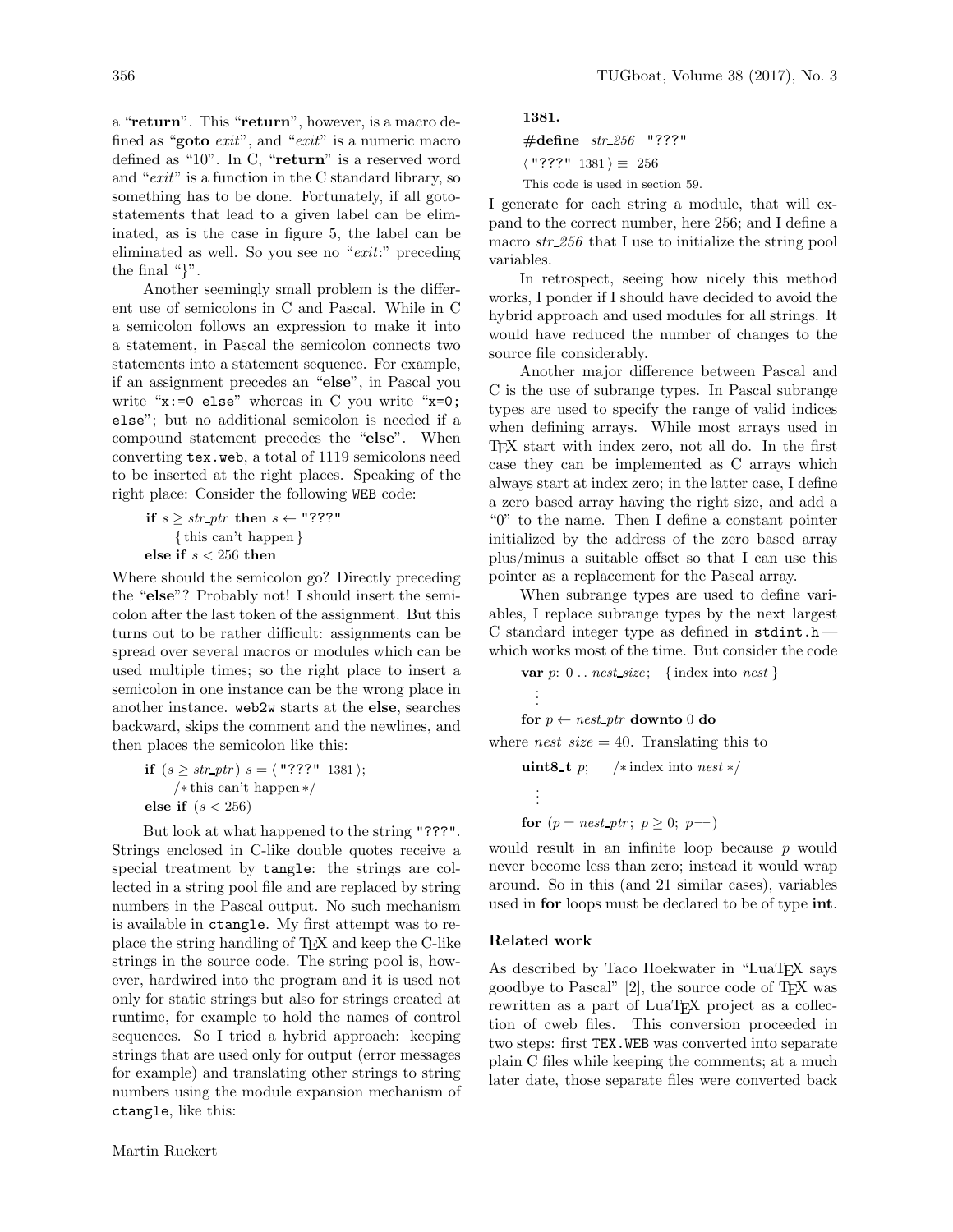**341.** Now we're ready to take the plunge into  $get\_next$ itself. Parts of this routine are executed more often than any other instructions of TEX.

```
define switch = 25 { a label in get_next }
define start\_cs = 26 {another}
```
#### procedure get\_next;

 $\{ sets \, cur\_cmd, \,cur\_chr, \,cur\_cs \, to \, next \, token \}$ label restart, { go here to get the next input token } switch , { go here to eat the next character from a file } reswitch, { go here to digest it again } start  $cs$ , { go here to start looking for a control sequence } found,  $\{$  go here when a control sequence has been found }  $exit; \{ go here when the next input token has$ been got } var  $k: 0...$  buf\_size; { an index into buffer } t: halfword; { a token }  $cat: 0... max\_char\_code;$ { $cat\_code$  ( $cur\_chr$ ), usually } c, cc: ASCII code ; { constituents of a possible expanded code } d: 2 . . 3; { number of excess characters in an expanded code } begin restart: cur cs  $\leftarrow 0$ ; if state  $\neq$  token list then  $\langle$  Input from external file, goto restart if no input found  $343$ 

else  $\langle$  Input from token list, goto *restart* if end of list or if a parameter needs to be expanded  $357$ ;

 $\langle$  If an alignment entry has just ended, take appropriate action  $342$ ;

exit: end;

Fig. 6: WEB code of  $qet{\text -}next$ 

to cweb format. In this process, not only the specific extensions of the LuaTEX project were added, but T<sub>EX</sub> was also enhanced by adding features using the  $\varepsilon$ -T<sub>E</sub>X, pdfT<sub>E</sub>X, and Aleph/Omega change files. These extensions are required for LATEX and modern, convenient TEX distributions. The conversion was done manually except for a few global regular expression replacements. I have included three versions of the  $get.next$  function to illustrate the differences between the traditional TEX.WEB by Don Knuth (Fig. 6), my code (Fig. 7), the code found as part of LuaT<sub>EX</sub> (Fig. 8).

One can see that web2w has eliminated the label declarations, but left the comments in the code. Certainly this is something that could be improved in a later version of web2w, by moving such comments to the line where the label is defined in C. **341.** Now we're ready to take the plunge into get next itself. Parts of this routine are executed more often than any other instructions of TEX.

#### void get\_next (void)

/\* sets cur\_cmd, cur\_chr, cur\_cs to next token  $*/$ { /∗ go here to get the next input token ∗/ /\* go here to eat the next character from a file \*/<br>/\* go here to digest it again \*/  $\rightarrow$  \* go here to / $*$  go here to digest it again  $*/$ start looking for a control sequence ∗/ /\* go here when a control sequence has been<br>found  $*/$  /\* go here when the next inpu  $/* go here when the next input$ token has been got  $*/$ <br>uint16\_t  $k$ ; /\* an index uint16\_t k; /\* an index into buffer \*/<br>halfword t; /\* a token \*/ **halfword** t;  $/*$  a token  $*/$ <br>**uint8\_t** *cat*;  $/*$  *cat\_code*(*e*  $/* cat\_code (cur\_chr),$  usually  $*/$ ASCII code  $c, cc;$ /\* constituents of a possible expanded code \*/<br> $\text{uint8\_t } d:$  /\* number of excess characters in  $/*$  number of excess characters in an expanded code ∗/ restart:  $cur\_cs = 0$ ; if  $(state \neq token_list)$  (Input from external file, goto *restart* if no input found  $343$ else (Input from token list, goto restart if end of list or if a parameter needs to be expanded  $357$ ;  $\langle$  If an alignment entry has just ended, take appropriate action  $342$ ; } Fig. 7: web2w code of  $get\_next$ 

In the LuaT<sub>EX</sub> version, these comments have disappeared together with the labels, while the comment that follows after the procedure header was converted into the text of a new section.

web2w retained the definitions of local variables, converting the subrange types to the closest possible type from stdint.h. For example, " $k: 0$ ..  $buf\_size$ " was converted to " $\text{uint16}_t$  k". buf-size is defined earlier in ctex.w as  $buf\_size = 500$ . Note that changing this to  $buf\_size = 70000$  would not force a corresponding change to  $uint32_t$  in the definition of  $k$ . Only changing the definition in TEX.WEB and rerunning web2w would propagate this change. This is an inherent difficulty of the translation from Pascal to C. In the LuaTEX version, the local variables have disappeared and were moved to the subroutines called by *get\_next*.

The module references present in the original WEB code (namely  $\langle \text{Input from external file} \dots \rangle$ ,  $\langle \text{Input from token list} \dots \rangle$ ,  $\langle \text{If an alignment entry} \rangle$  $\ldots$ ), are not retained in the LuaT<sub>EX</sub> version. Instead, LuaT<sub>EX</sub> converts them either to function calls or expands the modules turning the module name